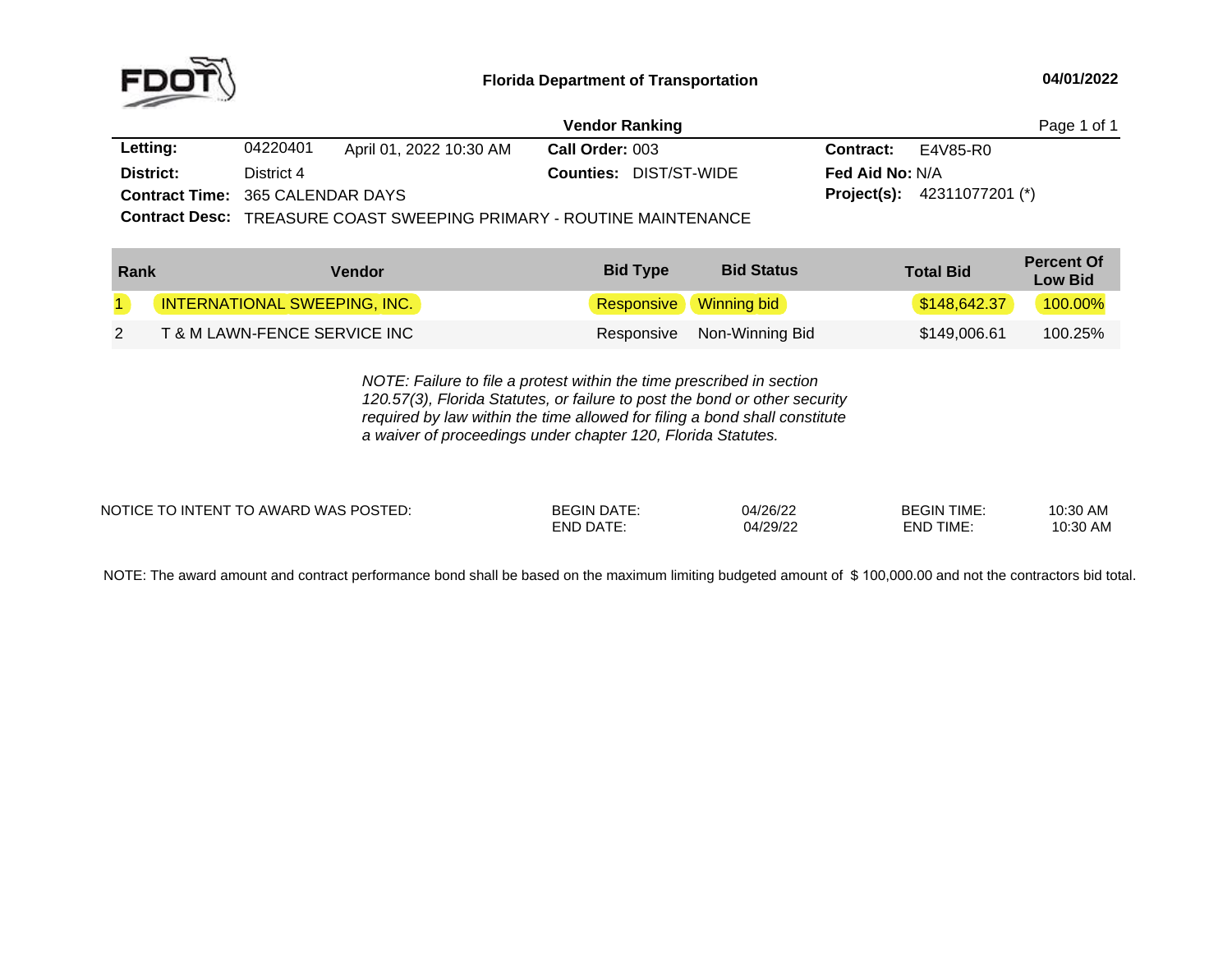

## **04/01/2022**

## **Tabulation**

Page 1 of 2

| <b>Letting:</b>                         | 04220401   | April 01, 2022 | Call Order: 003 |                               | <b>Contract:</b> $E4V85-R0$ |                                      |
|-----------------------------------------|------------|----------------|-----------------|-------------------------------|-----------------------------|--------------------------------------|
| District:                               | District 4 |                |                 | <b>Counties: DIST/ST-WIDE</b> | <b>Fed Aid No: N/A</b>      |                                      |
| <b>Contract Time: 365 CALENDAR DAYS</b> |            |                |                 |                               |                             | <b>Project(s):</b> $42311077201$ (*) |

## $\begin{array}{l}\textbf{Contract \textbf{Descr:}} \text{ TREASURE COAST SWEEPING PRIMARY - ROUTINE MAINTENANCE} \end{array}$

The work under this Contract consists of labor, equipment, materials, and incidentals necessary to provide routine mechanized road and/or bridge sweeping to clean and remove sand, soil, paper, glass, cans, and other debris from along the<br>State Boadways in St Lucie, Martin, and Indian Biyer Counties State Roadways in St Lucie, Martin, and Indian River Counties.

• MAXIMUM LIMITING CONTRACT: The award amount and contract performance bond shall be based on the maximum limited budgeted amount of \$100,000.00 and not the contractors bid total. There is no guarantee of minimum or<br>maximum amount to be issued under this contract maximum amount to be issued under this contract.

•• PERFORMANCE BOND: A Contract / Performance bond is required for this project.

|      | Line No / Item ID<br><b>Item Description</b>            | <b>Alternate</b> | Quantity<br><b>Units</b> | (1) INTERNATIONAL<br><b>SWEEPING, INC.</b> |                   | $(2)$ T & M LAWN-FENCE<br><b>SERVICE INC</b> |                   |                   |                   |
|------|---------------------------------------------------------|------------------|--------------------------|--------------------------------------------|-------------------|----------------------------------------------|-------------------|-------------------|-------------------|
|      | () indicates item is bid as Lump Sum                    |                  |                          | <b>Unit Price</b>                          | <b>Ext Amount</b> | <b>Unit Price</b>                            | <b>Ext Amount</b> | <b>Unit Price</b> | <b>Ext Amount</b> |
|      | <b>SECTION:</b><br>0001                                 |                  |                          | (ROAD SWEEPING (MECHANICAL) (CM)           |                   |                                              |                   |                   |                   |
| 0005 | E110 31                                                 |                  | 3.311.258                | 44.89000                                   | 148.642.37        | 45.00000                                     | 149,006.61        |                   |                   |
|      | SWEEPING (MECHANICAL)                                   |                  | <b>PM</b>                |                                            |                   |                                              |                   |                   |                   |
|      | 0001 ROAD SWEEPING Section Totals:<br>(MECHANICAL) (CM) |                  |                          |                                            | \$148,642.37      |                                              | \$149,006.61      |                   |                   |

| <b>Contract Grand Totals:</b> | \$148,642.37 | \$149,006.61 |  |
|-------------------------------|--------------|--------------|--|
|-------------------------------|--------------|--------------|--|